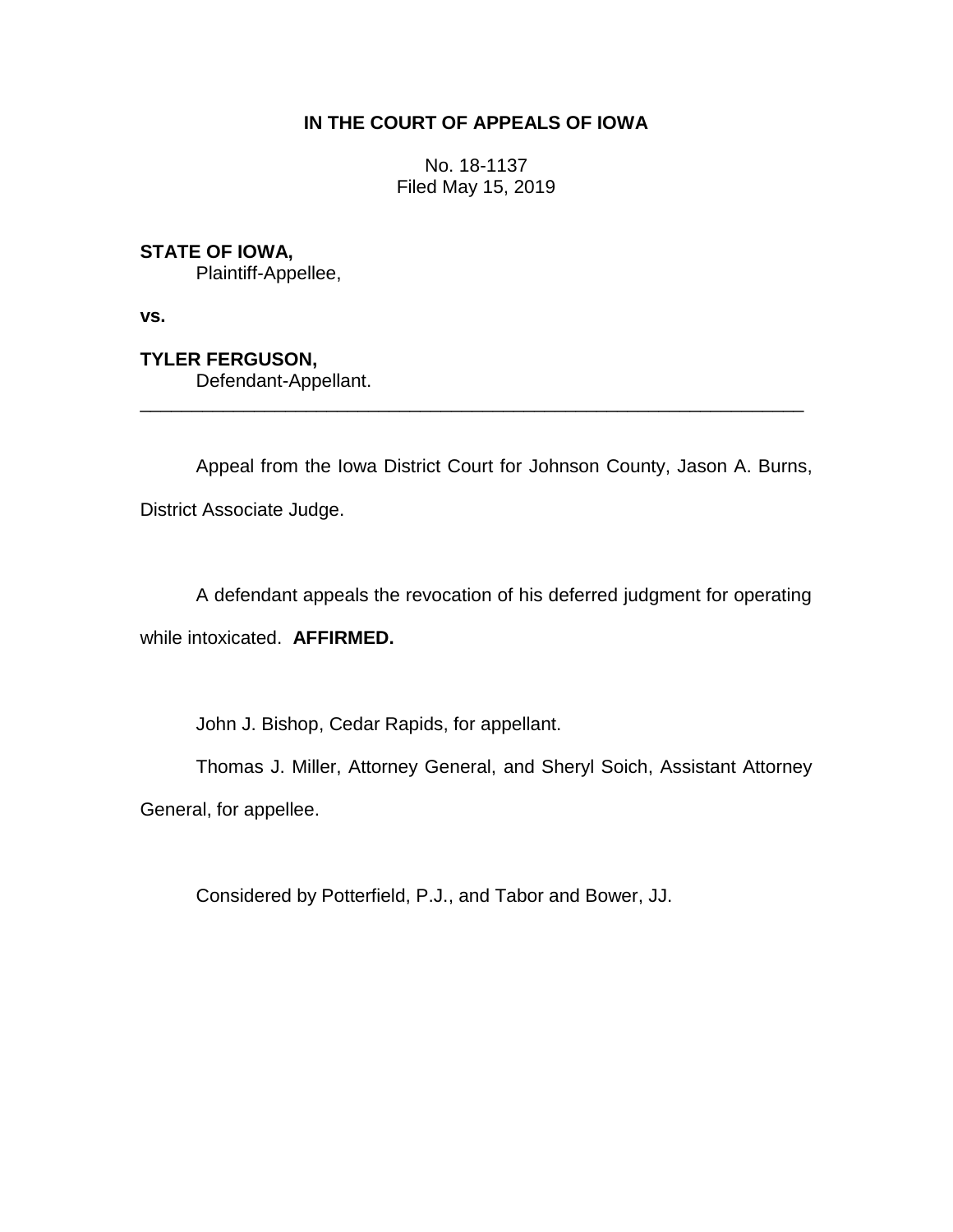## **TABOR, Judge.**

Tyler Ferguson received a deferred judgment in February 2017 after pleading guilty to first-offense operating while intoxicated (OWI). Four months later, he committed the crime of driving while his license was revoked. As a result, the district court revoked his probation and entered judgment on the OWI offense. He appeals the revocation, contending the court failed to consider mitigating circumstances. Because the court properly exercised its discretion in viewing the new driving offense as a sufficient reason to impose judgment, we affirm.

Iowa City police stopped Ferguson for driving 43 miles per hour in a 30 mileper-hour zone in November 2016. Detecting evidence of drunk driving, the officer invoked implied consent; the DataMaster measured Ferguson's blood alcohol content at .125. He entered a guilty plea to a violation of Iowa Code section 321J.2 (2016) and received a deferred judgment. The court placed Ferguson on "selfsupervised probation" for one year with the following conditions:

- Have no further law violations.
- Keep the Clerk of Court informed of any change of address.
- Pay the civil penalty and all amounts due within six months.
- Pay the supervision fee imposed by the Department of Correctional Services.
- Obtain a substance abuse evaluation, complete all recommended treatment, and file proof of completion within six months.
- Complete an approved OWI weekend program, which includes the 12-hour drinking driver's course required by the Department of Transportation, and file proof of completion within six months.

Ferguson did not comply with the first condition. In late June 2017, the police charged him with driving while revoked; the court sentenced him for that serious misdemeanor offense in September 2017. He also did not pay all amounts due within six months; he owed \$801 in court costs as of June 2018. Ferguson did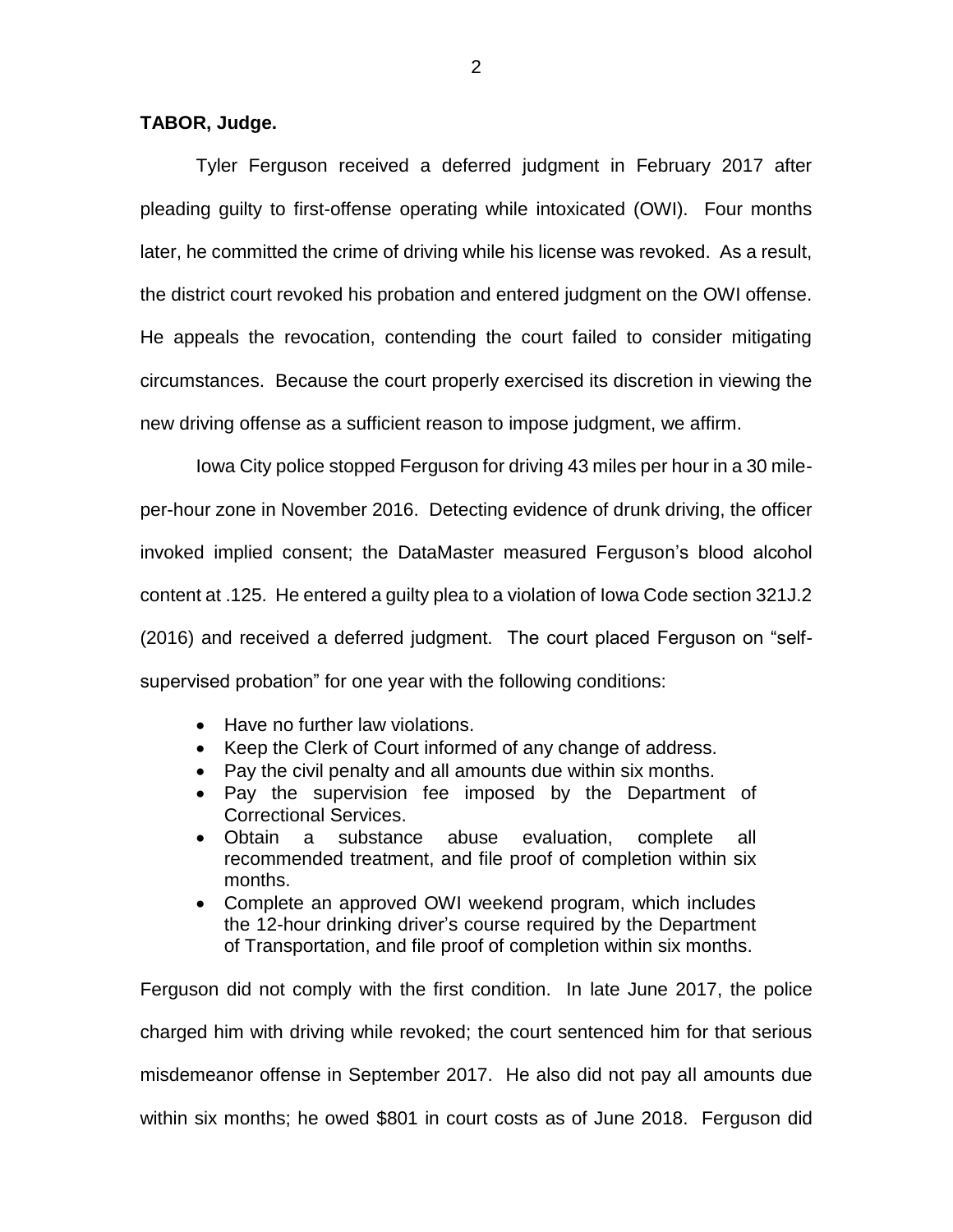obtain a substance-abuse evaluation and did complete the OWI weekend program in August 2017.

The State applied to revoke his probation. At the probation revocation hearing in June 2018, Ferguson admitted the violations but asked the court to leave the deferred judgment "intact" because the violations were "very minor" and he did not have the funds to pay the fees.

Ferguson testified he was diagnosed with anxiety, major depressive disorder, and posttraumatic stress disorder related to his combat service in Afghanistan. He told the court he received \$1300 per month in VA disability payments, but had "hardly enough to get by" after paying his bills. He had been taking engineering classes but was dismissed for poor performance. He testified he moved to North Liberty "to get away from all of the partying and drinking" in Iowa City but complained there was "no easy way to get back and forth" to school. He said he was "trying to" maintain his vehicle and incurred expenses to repair the suspension after the car was towed from the scene of the OWI. He acknowledged pleading guilty to driving while revoked but asserted he only drove to the grocery store because an ankle injury prevented him from walking.

The court sympathized with Ferguson's money problems: "[T]he financial obligations are not the court's primary concern. I understand that the courtroom's got a lot of people that struggle, and I don't tend to put people in jail or revoke probations because they are having financial difficulties." But the court found the "compounding issue" was that Ferguson "did pick up a new law violation" while on probation. The court explained, "[H]aving two bad choices does not mean that it was not a willful violation of the order." The court reasoned, "[I]t is still an obligation

3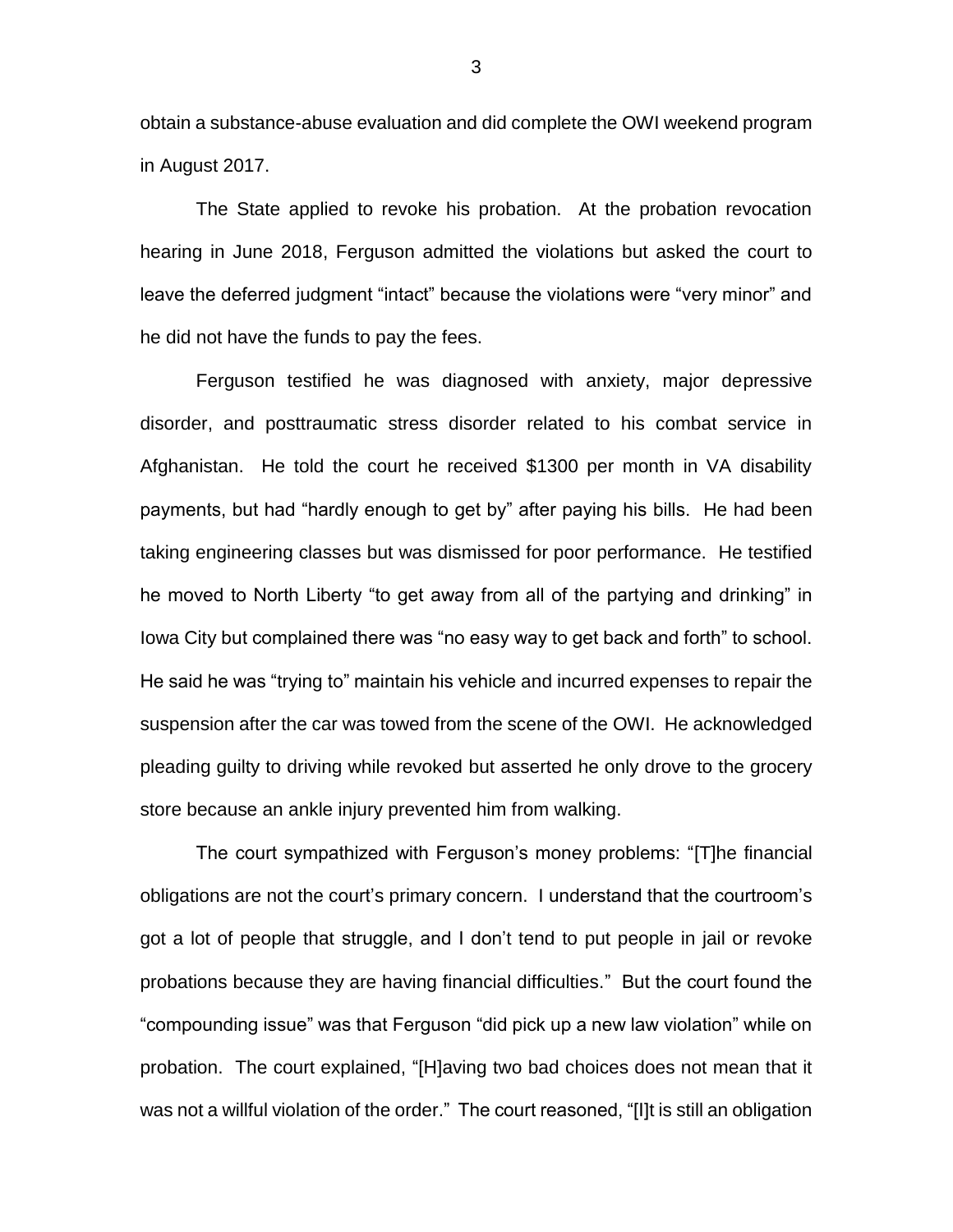of the Court that people obey the law, especially when you're revoked for a public safety concern such as [OWI]."

Based on those considerations, the court entered the OWI conviction on Ferguson's record. The court imposed the mandatory minimum jail sentence and gave Ferguson credit for his weekend program stating, "No further time is due and owing." Ferguson appeals the revocation decision.

We will overturn a probation revocation only if the district court abused its discretion. *State v. Rogers*, 251 N.W.2d 239, 243 (Iowa 1977). An abuse occurs when the court exercises its discretion on grounds that are clearly untenable or unreasonable. *State v. Thompson*, 856 N.W.2d 915, 918 (Iowa 2014).

Revocation decisions follow a two-step process. *Patterson v. State*, 294 N.W.2d 683, 684 (Iowa 1980). First, the court must determine whether the person violated any condition of probation. *Id.* If the State established the violation, the court then decides whether to continue probation or impose any sentence that might originally have been imposed. *See* Iowa Code § 908.11(4).

Ferguson contests only the second step. He argues the court failed to consider his "limited income, which would prevent him from paying for transportation alternatives, and his physical and psychological injuries, which would prevent him from being able to walk and carry groceries home and generally function as well as the average person."

We are mindful of the "broad discretion" afforded the district court in weighing "whether probation should be continued or revoked." *See State v. Covel*, 925 N.W.2d 183, 188 (Iowa 2019); *accord Rheuport v. State*, 238 N.W.2d 770, 772–75 (Iowa 1976) (upholding revocation when defendant was charged with